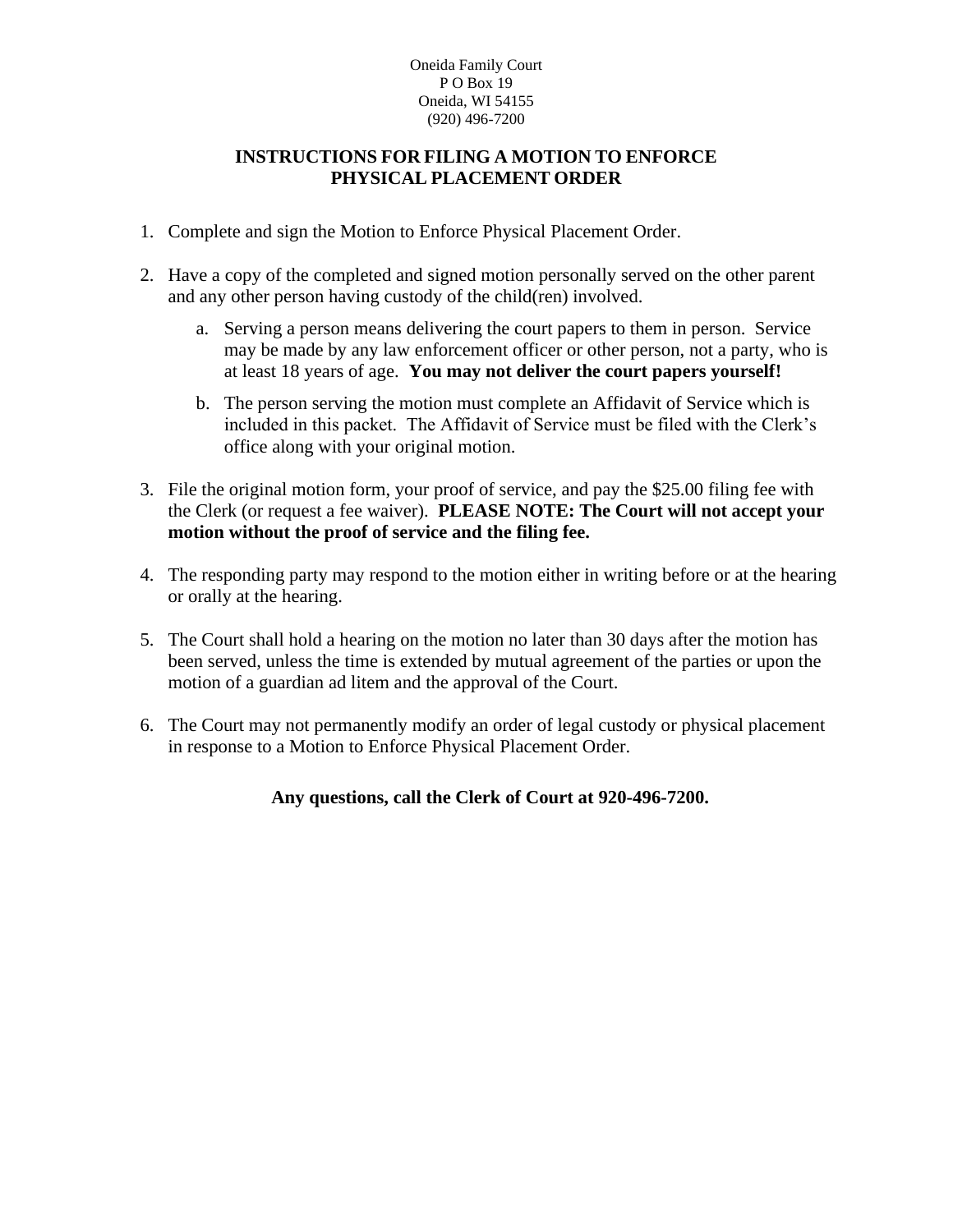#### Oneida Family Court P O Box 19 Oneida, WI 54155 (920) 496-7200

## **MOTION TO ENFORCE PHYSICAL PLACEMENT ORDER**

| Enter the original                                                                                              |                                                                                                                                                                                              | Case No. The case of the case of the case of the case of the case of the case of the case of the case of the case of the case of the case of the case of the case of the case of the case of the case of the case of the case |             |                      |  |
|-----------------------------------------------------------------------------------------------------------------|----------------------------------------------------------------------------------------------------------------------------------------------------------------------------------------------|-------------------------------------------------------------------------------------------------------------------------------------------------------------------------------------------------------------------------------|-------------|----------------------|--|
| docket number.                                                                                                  | <b>Petitioner/Joint Petitioner:</b>                                                                                                                                                          |                                                                                                                                                                                                                               |             |                      |  |
|                                                                                                                 |                                                                                                                                                                                              |                                                                                                                                                                                                                               |             |                      |  |
| Enter the name,<br>address and<br>daytime phone<br>number of the<br>petitioner or joint<br>petitioner from the  | First name                                                                                                                                                                                   |                                                                                                                                                                                                                               | Middle name | Last name            |  |
|                                                                                                                 | <b>Current Mailing Address</b>                                                                                                                                                               |                                                                                                                                                                                                                               |             |                      |  |
| original case file.                                                                                             | City                                                                                                                                                                                         | State                                                                                                                                                                                                                         | Zip         | Daytime Phone Number |  |
|                                                                                                                 | VS.                                                                                                                                                                                          |                                                                                                                                                                                                                               |             |                      |  |
|                                                                                                                 | <b>Respondent/Joint Petitioner:</b>                                                                                                                                                          |                                                                                                                                                                                                                               |             |                      |  |
| Enter the name,<br>address, and<br>daytime phone<br>number of the<br>respondent or joint<br>petitioner from the | First name                                                                                                                                                                                   | Middle name                                                                                                                                                                                                                   |             | Last name            |  |
|                                                                                                                 | <b>Current Mailing Address</b>                                                                                                                                                               |                                                                                                                                                                                                                               |             |                      |  |
| original case file.                                                                                             | City                                                                                                                                                                                         | State                                                                                                                                                                                                                         | Zip         | Daytime Phone Number |  |
| Check if the<br>ONCSA is a party<br>or not. If you are<br>unsure, you may<br>call the ONCSA.                    | The Oneida Nation Child Support Agency (ONCSA)<br>is a party to this action.<br>is not a party to this action.                                                                               |                                                                                                                                                                                                                               |             |                      |  |
|                                                                                                                 | <b>PETITION</b>                                                                                                                                                                              |                                                                                                                                                                                                                               |             |                      |  |
| Fill in the name $(s)$                                                                                          | 1. Based upon the following:                                                                                                                                                                 |                                                                                                                                                                                                                               |             |                      |  |
| of child/ren and if<br>applicable, the<br>County in which<br>your original                                      | A. I was awarded periods of physical placement of (name of child/ren)<br>by judgment or                                                                                                      |                                                                                                                                                                                                                               |             |                      |  |
| placement order<br>was established.                                                                             | order of the Oneida Family Court or Circuit Court of<br>County. A copy of the physical placement order is attached.                                                                          |                                                                                                                                                                                                                               |             |                      |  |
| Check applicable<br>box in B.                                                                                   | B. The original judgment or order $\Box$ set $\Box$ did not set specific times for physical<br>placement.                                                                                    |                                                                                                                                                                                                                               |             |                      |  |
|                                                                                                                 | 2. I have: (Check all of the boxes that apply.)                                                                                                                                              |                                                                                                                                                                                                                               |             |                      |  |
|                                                                                                                 | $\Box$ had one or more periods of physical placement denied by the other party.<br>$\Box$ had one or more periods of physical placement substantially interfered with by the<br>other party. |                                                                                                                                                                                                                               |             |                      |  |
|                                                                                                                 |                                                                                                                                                                                              |                                                                                                                                                                                                                               |             |                      |  |
|                                                                                                                 |                                                                                                                                                                                              |                                                                                                                                                                                                                               |             |                      |  |

\_\_\_\_\_\_\_\_\_\_\_\_\_\_\_\_\_\_\_\_\_\_\_\_\_\_\_\_\_\_\_\_\_\_\_\_\_\_\_\_\_\_\_\_\_\_\_\_\_\_\_\_\_\_\_\_\_\_\_\_\_\_\_\_\_\_\_\_\_\_\_\_\_\_\_\_\_ \_\_\_\_\_\_\_\_\_\_\_\_\_\_\_\_\_\_\_\_\_\_\_\_\_\_\_\_\_\_\_\_\_\_\_\_\_\_\_\_\_\_\_\_\_\_\_\_\_\_\_\_\_\_\_\_\_\_\_\_\_\_\_\_\_\_\_\_\_\_\_\_\_\_\_\_\_.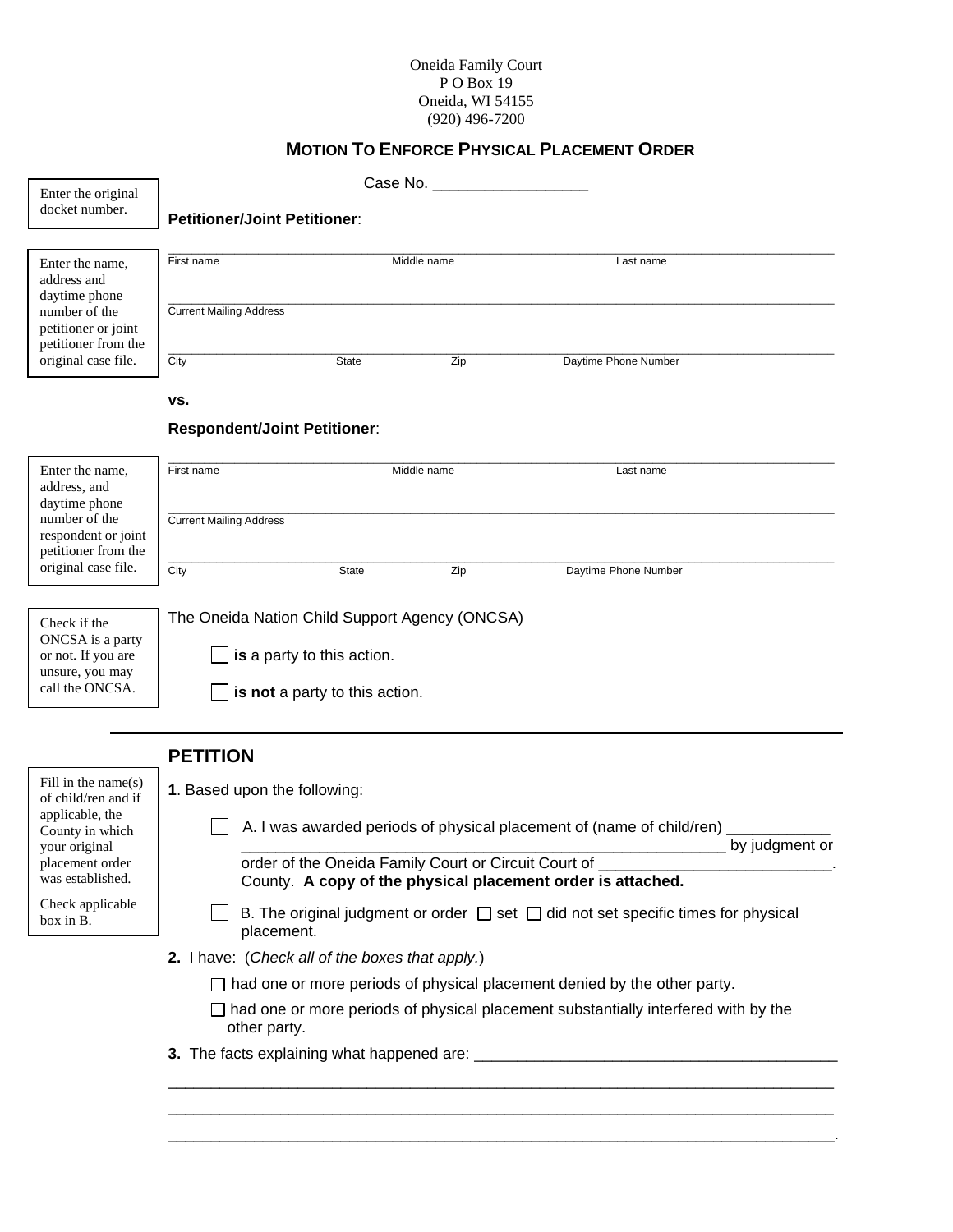Oneida Family Court P O Box 19 Oneida, WI 54155 (920) 496-7200

I request that the Court issue an Order: (*Check all of the boxes that apply.*)

- $\Box$  1. Granting additional periods of physical placement to replace those denied or interfered with.
- $\Box$  2. Awarding reasonable costs and attorney fees.
- □ 3. Specifying the times for the exercise of periods of physical placement.
- $\Box$  4. Finding the other party in contempt.
- $\Box$  5. Granting an injunction ordering the other party to strictly comply with the judgment or order relating to the award of physical placement.
- $\Box$  6. Requiring the other party to pay me a sum of money sufficient to compensate me for any financial loss or expenses associated with the periods of physical placement that were denied or interfered with.

 7. Other:\_\_\_\_\_\_\_\_\_\_\_\_\_\_\_\_\_\_\_\_\_\_\_\_\_\_\_\_\_\_\_\_\_\_\_\_\_\_\_\_\_\_\_\_\_\_\_\_\_\_\_\_\_\_\_\_\_\_ \_\_\_\_\_\_\_\_\_\_\_\_\_\_\_\_\_\_\_\_\_\_\_\_\_\_\_\_\_\_\_\_\_\_\_\_\_\_\_\_\_\_\_\_\_\_\_\_\_\_\_\_\_\_\_\_\_\_\_\_\_\_\_\_\_  $\overline{\phantom{a}}$  ,  $\overline{\phantom{a}}$  ,  $\overline{\phantom{a}}$  ,  $\overline{\phantom{a}}$  ,  $\overline{\phantom{a}}$  ,  $\overline{\phantom{a}}$  ,  $\overline{\phantom{a}}$  ,  $\overline{\phantom{a}}$  ,  $\overline{\phantom{a}}$  ,  $\overline{\phantom{a}}$  ,  $\overline{\phantom{a}}$  ,  $\overline{\phantom{a}}$  ,  $\overline{\phantom{a}}$  ,  $\overline{\phantom{a}}$  ,  $\overline{\phantom{a}}$  ,  $\overline{\phantom{a}}$  \_\_\_\_\_\_\_\_\_\_\_\_\_\_\_\_\_\_\_\_\_\_\_\_\_\_\_\_\_\_\_\_\_\_\_\_\_\_\_\_\_\_\_\_\_\_\_\_\_\_\_\_\_\_\_\_\_\_\_\_\_\_\_\_\_ \_\_\_\_\_\_\_\_\_\_\_\_\_\_\_\_\_\_\_\_\_\_\_\_\_\_\_\_\_\_\_\_\_\_\_\_\_\_\_\_\_\_\_\_\_\_\_\_\_\_\_\_\_\_\_\_\_\_\_\_\_\_\_\_\_

**NOTE: The responding party may respond to the motion either in writing before or at the hearing or orally at the hearing.**

Sign and print your name.

Enter the date on which you signed your name.

\_\_\_\_\_\_\_\_\_\_\_\_\_\_\_\_\_\_\_\_\_\_\_\_\_\_\_\_\_\_\_\_\_ **Signature** 

\_\_\_\_\_\_\_\_\_\_\_\_\_\_\_\_\_\_\_\_\_\_\_\_\_\_\_\_\_\_\_\_\_ Print or Type Name

\_\_\_\_\_\_\_\_\_\_\_\_\_\_\_\_\_\_\_\_\_\_\_\_\_\_\_\_\_\_\_\_\_ Date